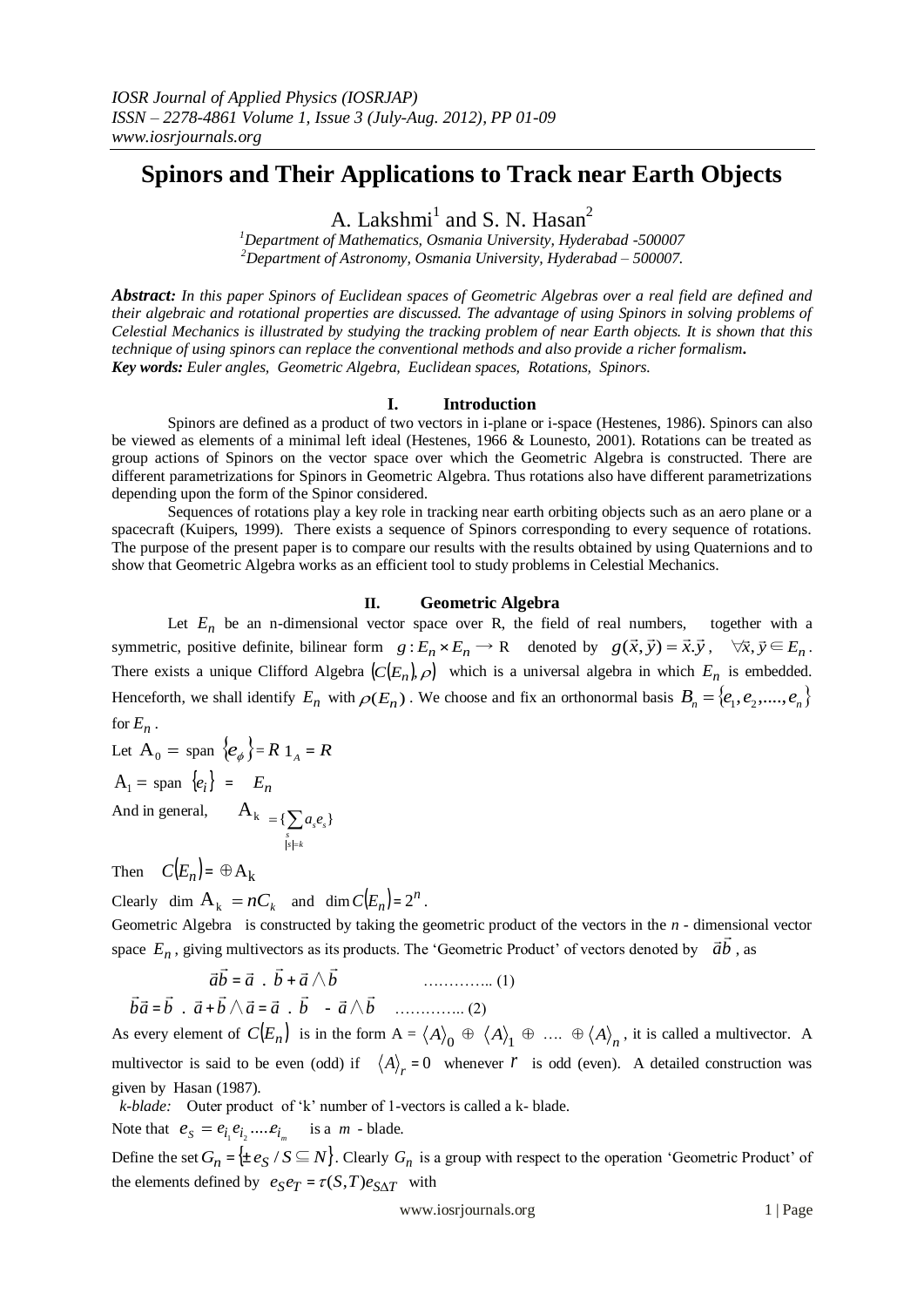$e_S = (-1)^{-2} e_S$ *k k e* 2  $(k-1)$  $(-1)$ - $= (-1)^{\sqrt{2}} e_s$  as the inverse of  $e_s$  and  $\{e_{\phi}\}\$  as the identity.  $G_n$  is a 'free group' with  $B_n$  as a finite basis.  $|G_n| = 2^{n+1}$ .

### **2.1 Euclidean nature of Geometric Algebra**

*2.1.1 Definition: Norm of a multivector* The concept of 'norm' of a multivector is very important to define division in Geometric Algebra.

To every  $A \subseteq C(E_n)$  the magnitude or modulus of A is defined as  $|A| = (A^{\dagger}A)\frac{1}{2}$  $A^{\dagger}A \rangle_0^{\frac{1}{2}}$ 

With this definition of norm,  $C(E_n)$  becomes a Euclidean algebra. The inverse of a non zero element of A of  $C(E_n)$ , is also a multivector, defined by  $A^{-1} =$  $A|^2$  $\underline{A^{\dagger}}$ .

2.1.2 *Definition*:  $k$  - *space* Every  $k$ - vector  $A_k$  determines a  $k$  - *space* 

2.1.3 Definition: *n* – dimensional Euclidean space  $C(E_n)$ : For a *n*-vector  $A_n$ , designate a unit *n* - vector ' *i* ' proportional to  $A_n$ . That is  $A_n = |A_n| i$ .

 $i$  ' denotes the direction of the space represented by  $A_n$ .

 $\zeta = (1) - 2$   $c_p$  is the inverse of  $c_g$  into  $\{\varphi_g\}$  is the identity.  $G_n$  is a "new group" with  $B_n$  as a finite  $\langle G_p \rangle = 2^{2/3}$ .<br>  $\langle V, \mathbf{c} \rangle = 2^{2/3}$ .<br>  $\langle V, \mathbf{c} \rangle = 2^{2/3}$ .<br>  $\langle V, \mathbf{c} \rangle = 2^{2/3}$ .<br>  $\langle V, \mathbf{c$ 2.1.4 *Definition i- space* : The set of all vectors  $\vec{x} \in E_n$  which satisfy the equation  $\vec{x} \wedge i = 0$ , is said to be an *i*- *space* and is denoted by  $C_n(i)$ . Such a *n* - vector '*i*' is called the pseudoscalar of the plane as every other *n* -vector can be expressed as a scalar multiple of it.

*Note* (*a*)  $\vec{x} = x_1 \sigma_1 + x_2 \sigma_2 + \dots + x_n \sigma_n$ is a parametric equation of the *i*- *space*.  $x_1, x_2, ..., x_n$  are called the rectangular components of vector  $\vec{x}$  with respect to the basis  $\{\sigma_1, \sigma_2, \ldots, \sigma_n\}$  (Hestenes, 1986).

(*b*)  $\vec{x} = x_1 \sigma_1 + x_2 \sigma_2$ is a parametric equation of the *i- plane*.  $x_1, x_2$  are called the rectangular components of vector  $\vec{x}$  with respect to the basis  $\{\sigma_1, \sigma_2\}$ .

2.2 Spinors in '*n'* dimensions

*2.2.1 Definition*: *Spinor* The product of two vectors in the *i- space* is called a Spinor.

*2.2.2 Definition*: *Spinor i- space* : The Spinor *i- space* ' *S* ' is defined as

 $S_n = \{ R/R = \vec{xy}, \ \vec{x}, \vec{y} \in i \text{ - space } \}$ 

 $S_n = C_3^{\dagger}(\mathbf{i})$  if  $n \leq 3$ . ' $S_2$ ' can be related to complex numbers and ' $S_3$ ' can be related to Quaternion Algebra.

Let  $\vec{x} = x_1 \sigma_1 + x_2 \sigma_2 + ... + x_n \sigma_n$  and  $\vec{y} = y_1 \sigma_1 + y_2 \sigma_2 + ... + y_n \sigma_n$ .

Then the elements in the Spinor *i- space* '  $S_n$ ' are in the form

$$
R = \vec{x} \ \vec{y} = \sum_{j=1}^{n} x_j y_j + \sum_{j,k=1}^{n} \left( x_j y_k - x_k y_j \right) \sigma_j \sigma_k
$$

*R* can be written as  $\alpha + \beta$  *i* if  $n = 2$  or 3

Where 
$$
\alpha = \sum_{j=1}^{n} x_j y_j
$$
 and  $\beta = \sum_{j,k=1}^{n} \left( x_j y_k - x_k y_j \right)$ 



Fig 1: *i- plane* of Spinors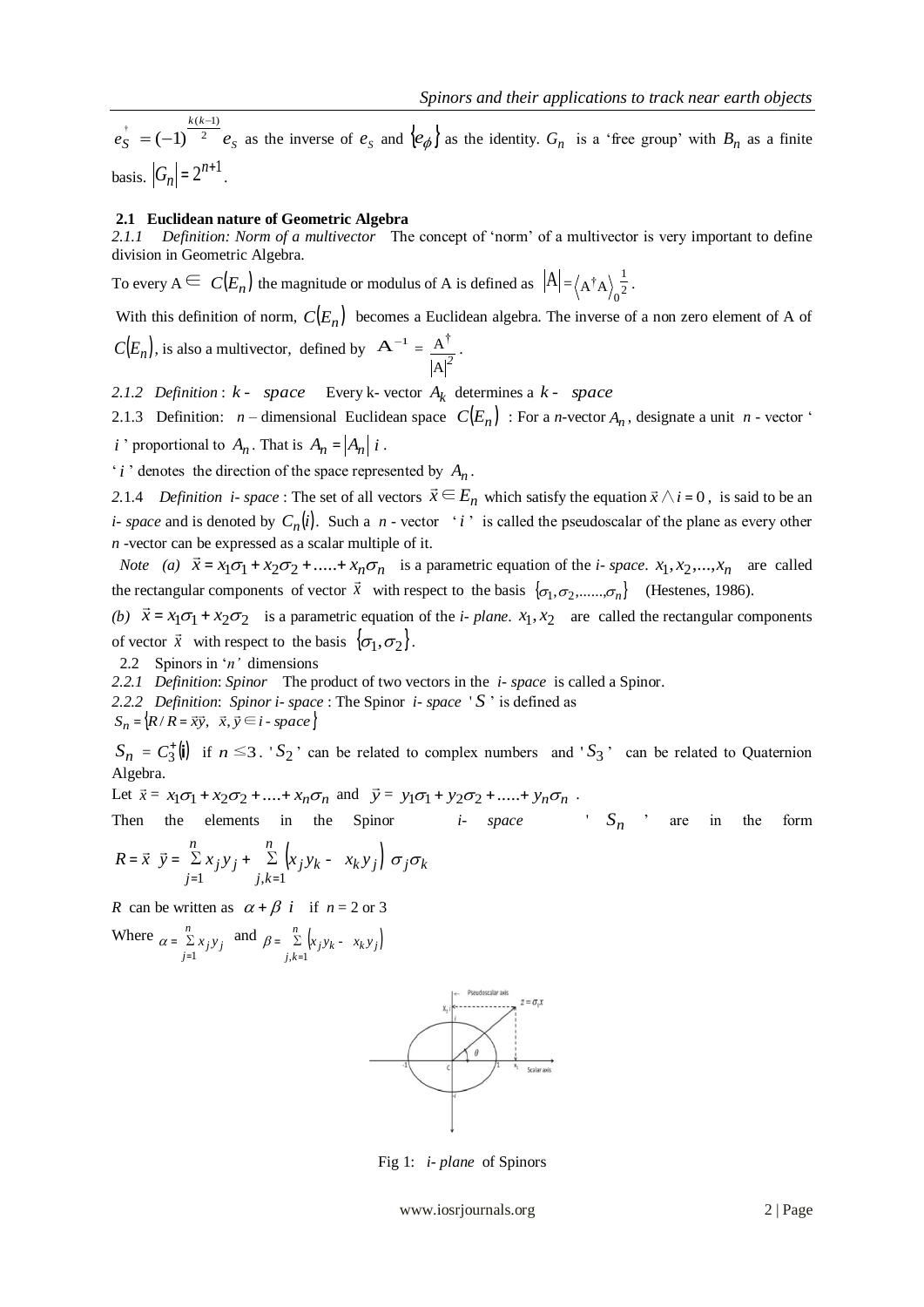Spinors of Euclidean space  $C_2$ (i)

# **2.3 Algebraic Properties of Spinors**

2.3.1 Theorem :  $S_n = \{ R/R = \vec{x} \ \vec{y}, \ \vec{x}, \vec{y} \in i \text{-space} \}$ 

(i)  $S_n$  is an abelian group with respect to the operation  $+$  'defined as the addition of the coefficients of the like terms similar to addition of polynomials.

(ii)  $S_n$  is a vector space over R.

(iii) dim  $S_n = 2^{n-1}$ 

Spinor spaces  $S_n$  in dimensions  $n > 2$  do not satisfy commutative property. Hence they form division algebras or associative algebras.

2.4 Euclidean space  $C_3(\mathbf{i})$ 

For a trivector  $A_3 \in C_3(\mathbf{i})$ , designate a unit trivector '**i**' proportional to  $A_3$ . That is  $A_3 = |A_3| \mathbf{i}$ .

'i' represents the direction of the space represented by  $A_3$ .

The set of all vectors  $\vec{x}$  which satisfy the equation  $\vec{x} \wedge \vec{i} = 0$ , is called the Euclidean 3- dimensional vector space corresponding to '**i**' and is denoted by ' $C_3$ **(i)**'.

 $C_3(\mathbf{i})$  can also be called an  $\mathbf{i}$ - *space*, the trivector  $\mathbf{i}$  is called the pseudoscalar of the space as every other pseudoscalar is a scalar multiple of it.

 $\vec{x} = x_1 \sigma_1 + x_2 \sigma_2 + x_3 \sigma_3$  is a parametric equation of the **i**- *space* where  $x_1, x_2$  and  $x_3$  are called the  $x = x_1 \cup x_2 \cup x_3 \cup x_4$  is a parametric equation of the *space* with rectangular components of vector  $\vec{x}$  with respect to the basis  $\{\sigma_1, \sigma_2, \sigma_3\}$ .

*i* - *space* of vectors is a 3 – dimensional vector space with basis  $\{\sigma_1, \sigma_2, \sigma_3\}$ .

2.4.1 Definition : bivectors in  $C_3(\mathbf{l})$  :  $\mathbf{i}_1 = \sigma_1 \mathbf{i} = \sigma_2 \sigma_3; \ \mathbf{i}_2 = \sigma_2 \mathbf{i} = \sigma_3 \sigma_1; \ \mathbf{i}_3 = \sigma_3 \mathbf{i} = \sigma_1 \sigma_2.$  The set of bivectors in  $C_3(\mathbf{i})$  is a 3-dimensional vector space with basis  $\mathbf{i}_1, \mathbf{i}_2, \mathbf{i}_3$ .

2.4.2 Spinors of Euclidean space  $C_3(\mathbf{i})$ 

2.4.3 Definition: Spinor **i** - space The Spinor **i** - space 'S<sub>3</sub>' is defined as

 $S_3 = {R/R = \vec{x} \ \vec{y}, \ \vec{x}, \vec{y} \in I \text{ - space } }$ 

S<sub>3</sub> can also be denoted by  $C_3^{\dagger}(E)$  or  $C_3^{\dagger}(\mathbf{i})$ . ' $R \in S_n$ ' is a multivector, has a scalar part

'  $\alpha$  ' and a bivector part '  $\gamma$   $\mathbf{i}_1 + \delta \mathbf{i}_2 + \beta \mathbf{i}_3$ '.

Spinors of Euclidean plane  $C_2(\mathbf{i})$ 

| TABLE 1: Comparison between Spinors of Euclidean plane and Spinors of Euclidean space |  |  |  |  |  |  |
|---------------------------------------------------------------------------------------|--|--|--|--|--|--|
|---------------------------------------------------------------------------------------|--|--|--|--|--|--|

| It is a Field                                     | It is an associative division algebra                       |
|---------------------------------------------------|-------------------------------------------------------------|
| Basis is isomorphic to the basis of i-plane of    | Basis is not isomorphic to the basis of                     |
| vectors                                           | <i>i</i> - <i>space</i> of vectors, as it contains one more |
|                                                   | element                                                     |
| Reversion is analogous to Complex<br>conjugation. | Reversion is anti-isomorphic to Quaternion<br>conjugation.  |
| Spinor basis is isomorphic to the basis of        | Spinor basis is anti-isomorphic to the basis of             |
| Complex numbers                                   | Quatemion algebra.                                          |

### **2.5 Action of Spinors on Euclidean space, Rotations**

Spinors of Euclidean space also can be treated as rotation operators on  $\mathbf{i}$  - *space* of vectors that is the three dimensional vector space  $E_3$ .

Unlike rotations in two dimensions, rotations in three dimensions are more complex as (i) the operation to be considered is the group action by conjugation, giving Similarity Transformations.

(ii) The axis about which the rotation takes place is also to be specified. The resulting vector changes as the axis of rotation changes. This can be shown in the following examples.

Rotate the vector  $\vec{x}$  about the axis  $\sigma_1$ , the axis perpendicular to the plane represented by the bivector  $i_1 = \sigma_1 i = \sigma_2 \sigma_3$ .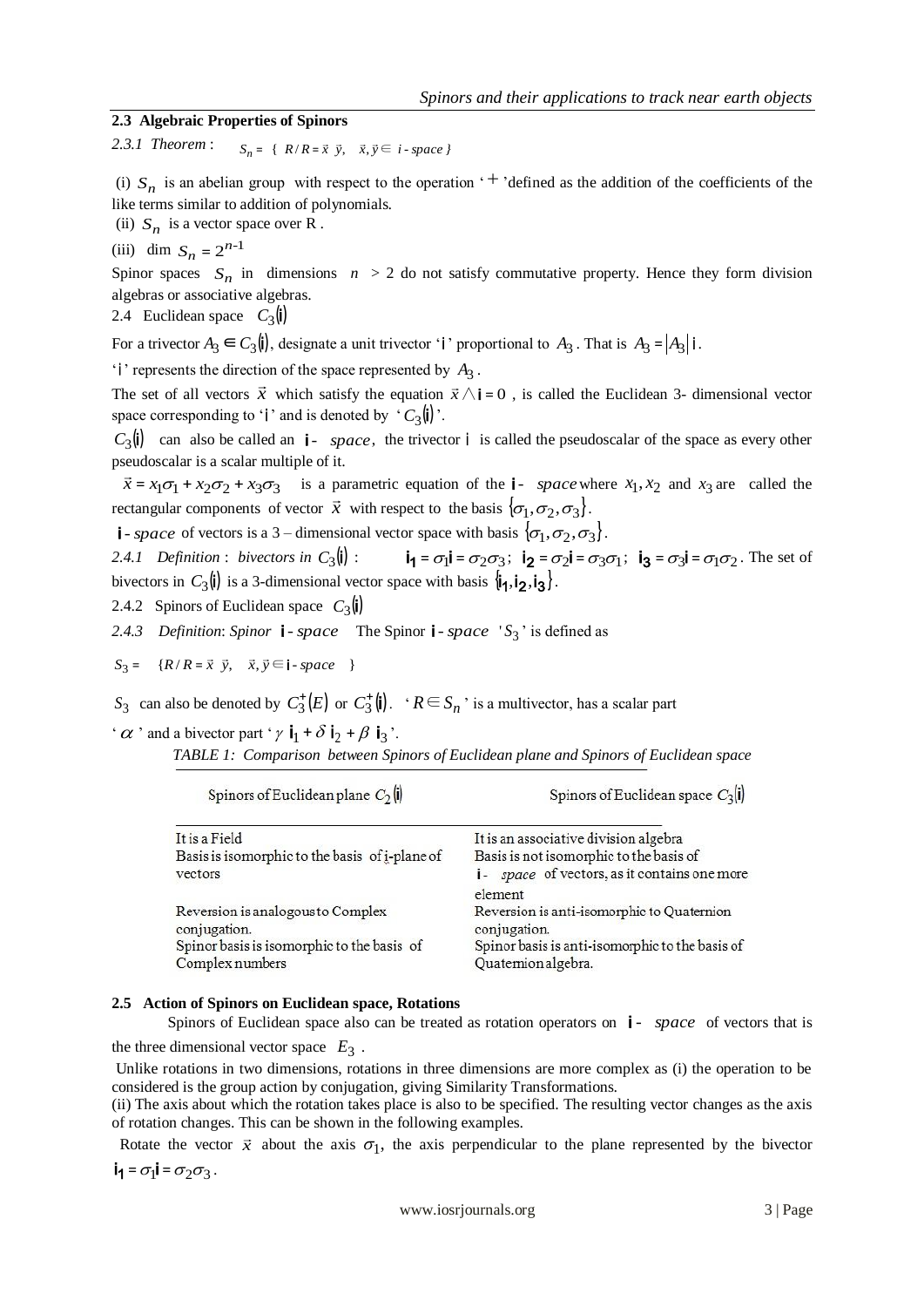Let  $\vec{x} \in \vec{i}$ - *space* of vectors and  $\vec{x} = x_1 \sigma_1 + x_2 \sigma_2 + x_3 \sigma_3$ .  $\int \vec{x}$   $\mathbf{i}_1 = \sigma_3 \sigma_2 \vec{x} \sigma_2 \sigma_3 = \sigma_3 \sigma_2 (x_1 \sigma_1 + x_2 \sigma_2 + x_3 \sigma_3) \sigma_2 \sigma_3 = x_1 \sigma_1 - (x_2 \sigma_2 + x_3 \sigma_3)$  $\mathsf{i}_\mathsf{1}$   $\bar{x}$   $\mathsf{i}_\mathsf{1}$ 

Rotate the vector  $\vec{x}$  about the axis  $\sigma_2$ , the axis perpendicular to the plane represented by the bivector  $i_2 = \sigma_2 i = \sigma_3 \sigma_1$ .

$$
\mathbf{i_2}^{\dagger} \vec{x} \mathbf{i_2} = \sigma_1 \sigma_3 \sigma_1 \vec{x} \sigma_3 \sigma_1 = \sigma_1 \sigma_3 (x_1 \sigma_1 + x_2 \sigma_2 + x_3 \sigma_3) \sigma_3 \sigma_1 = x_2 \sigma_2 - (x_1 \sigma_1 + x_3 \sigma_3).
$$

2.6 Diferent parametrizations for Spinors of  $C_3(\mathbf{i})$ 

# **2.6.1 Spinors of the**  i*- space* **in half angle form**

A unit bivector is treated as a representation of the direction of an area. It can also be treated as a representation of an angle, which is a relation between two directions. Hence for  $\vec{x}, \vec{y} \in C_3(\mathbf{i})$ , let  $\hat{x}, \hat{y}$  be their directions which are elements of the i *- space*.

From the definition of a Spinor of the **i** - *space*, the Spinor,

$$
R = \hat{x} \quad \hat{y} = \hat{x} \quad \hat{y} + \hat{x} \land \hat{y}.
$$
  
= cos  $\frac{1}{2} |A| + \hat{A} \sin \frac{1}{2} |A|$  is the half angle form of the Spinor R.

2.6.2 Spinors of the **i** - *space* in exponential form

$$
R = \cos \frac{1}{2} |\mathbf{A}| + \hat{\mathbf{A}} \sin \frac{1}{2} |\mathbf{A}| \qquad \text{can be written as } e^{(1/2)\mathbf{A}}.
$$

Here  $\hat{\bf A} = \hat{x} \wedge \hat{y}$ , the bivector representing the plane of rotation and  $\begin{vmatrix} A \\ B \end{vmatrix}$  gives the magnitude of the angle through which the rotation takes place.

2.6.3 Quaternion form

$$
R = \hat{x} \quad \hat{y} = \alpha + \beta_1 \sigma_2 \sigma_3 + \beta_2 \sigma_3 \sigma_1 + \beta_3 \sigma_1 \sigma_2
$$

$$
= \alpha + \beta_1 \mathbf{i}_1 + \beta_2 \mathbf{i}_2 + \beta_3 \mathbf{i}_3 = \alpha + \beta_1 \mathbf{i}
$$

Where  $\alpha = \hat{x}$ .  $\hat{y}$  and  $\beta = \beta_1 \sigma_2 \sigma_3 + \beta_2 \sigma_3 \sigma_1 + \beta_3 \sigma_1 \sigma_2 = \hat{x} \wedge \hat{y}$ It is the Quaternion form of a Spinor.

The relations between various parameters are,  $\alpha = \cos \frac{|\mathbf{A}|}{2}$ ,  $\alpha = \cos \frac{|\mathbf{A}|}{2}$ ,  $\vec{\beta} = \hat{\mathbf{A}} \sin \frac{|\mathbf{A}|}{2}$  $\overline{\phantom{a}}$ 

*2.6.4 Euler Angle and axis form*

 $R = e^{(1/2)}$  **i**  $\vec{a}$  $= e^{(1/2)} i \vec{a}$  is the angle and axis form of the Spinor as  $\hat{a}$  is the axis of rotation and  $|\vec{a}|$  gives the magnitude of the angle through which the given vector is rotated. This is called Euler parameterization of rotations. The parameters angle and axis are called Euler parameters.

2.6.5 Spinor Matrix form of a rotation

We denote a rotation by R or Q and rotation through an angle  $\theta$  by  $\mathcal{R}_{\theta}$  or  $Q_{\theta}$ . The use of Spinors to represent a rotation gives the matrix elements directly by the formula  $e_{jk} = \sigma_j$ .  $e_k = \sigma_j \cdot (R\sigma_k)$ .

The advantages in using Spinors as a substitute for all the other forms for representing rotations are

(i) Spinors are coordinate free.

(ii) Spinors exists in every dimension, thus make it possible to perform rotations in higher dimensional spaces also.

(iii) Spinors represent the orientation of the rotation but matrices do not.

(iv) It is easy to convert Spinors into the other forms as and when required.

2.7 Sequences of Spinors

Sequence or product of Spinors is also Spinor and hence a rotation. Spinors play an important role in the study of the problems related to Celestial mechanics.

2.7.1 1-2-1 symmetric sequence of rotation

We consider the 1-2-1 symmetric sequence of rotations; the Spinor that represents the required rotation is given as a sequence of three spinors about the base vectors is defined by

$$
\mathcal{R} = \mathcal{R}_{\phi} Q_{\theta} \mathcal{R}_{\psi} = R_{\phi}^{\dagger} Q_{\theta}^{\dagger} R_{\psi}^{\dagger} \sigma_k R_{\psi} Q_{\theta} R_{\phi} ,
$$

www.iosrjournals.org 4 | Page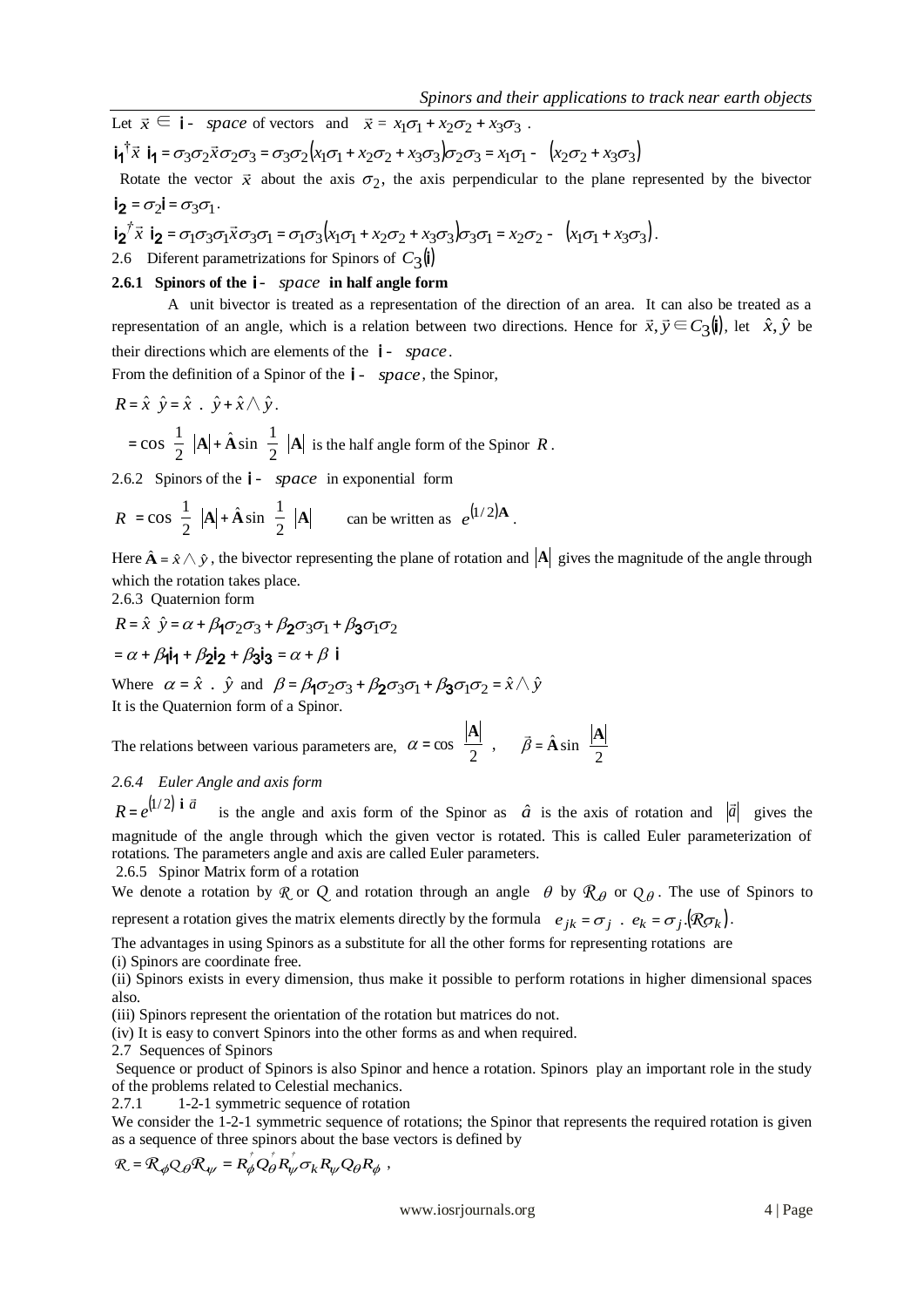2

Where 
$$
R_{\psi} = e^{[1/2] \text{ if } \sigma_{\psi}} = \cos \frac{\psi}{2} + \sigma_2 \sigma_3 \sin \frac{\psi}{2}
$$
  
\n
$$
R_{\phi} = e^{[1/2] \text{ if } \sigma_{\psi}} = \cos \frac{\phi}{2} + \sigma_2 \sigma_3 \sin \frac{\phi}{2}
$$
  
\nThe new set of axes after rotation are given by  
\n
$$
e_k = R \sigma_k = R^{\dagger} \sigma_k R
$$
  
\n
$$
= R_{\phi}^{\dagger} Q_{\theta}^{\dagger} R_{\psi}^{\dagger} \sigma_k R_{\psi} Q_{\theta} R_{\phi}
$$
  
\nThis can be converted into the matrix form by calculating the elements of the matrix  $[e_{jk}]$  given as  
\n
$$
e_{jk} = \sigma_j \cdot e_k = R \sigma_k
$$
  
\n
$$
e_1 = R \sigma_1 = R_{\phi}^{\dagger} Q_{\theta}^{\dagger} R_{\psi}^{\dagger} \sigma_1 R_{\psi} Q_{\theta} R_{\phi}
$$
  
\n
$$
= R_{\phi}^{\dagger} Q_{\theta}^{\dagger} \sigma_1 R_{\psi} Q_{\theta} R_{\phi}
$$
  
\n
$$
= R_{\phi}^{\dagger} Q_{\theta}^{\dagger} \sigma_1 R_{\psi} Q_{\theta} R_{\phi}
$$
  
\n
$$
= R_{\phi}^{\dagger} Q_{\theta}^{\dagger} \sigma_1 Q_{\theta} R_{\phi}
$$
  
\n
$$
= R_{\phi}^{\dagger} [\sigma_1(\cos \theta + \sigma_3 \sigma_1 \sin \theta)]R_{\phi}
$$
  
\n
$$
= R_{\phi}^{\dagger} [\sigma_1(\cos \theta - \sigma_3 \sin \theta) R_{\phi}
$$
  
\n
$$
= \sigma_1 \cos \theta - \sigma_3(\cos \phi + \sigma_2 \sigma_3 \sin \phi) \sin \theta
$$
  
\n
$$
= \sigma_1 \cos \theta - \sigma_3(\cos \phi + \sigma_2 \sigma_3 \sin \phi) \sin \theta
$$
  
\n
$$
= \sigma_1 \cos \theta + \sigma_2 \sin \theta \sin \phi - \sigma_3 \sin \theta \cos \phi
$$
  
\nSimilarly  $e_2 = R \sigma_2 = R_{\phi}^{\$ 

# **III. An application of sequences of spinors**

## **3.1 Tracking problem**

Rotation sequences are used to track a remote object such as a spacecraft or an aero plane.



Fig 2 Tracking Problem

In the figure 3, OXYZ is the frame of reference rigidly attached to the Earth. The origin 'O' is a point on Earth from which we are observing the spacecraft.

XY plane is the Tangent plane to the Earth pointing towards North and East directions respectively. Z axis points towards the centre of the Earth (NED frame of reference). 'A' indicates the direction of the spacecraft and 'P' is the projection of A in XY plane.  $\alpha$  is the angle between the projection of the position vector of the spacecraft and the X axis.

www.iosrjournals.org 5 | Page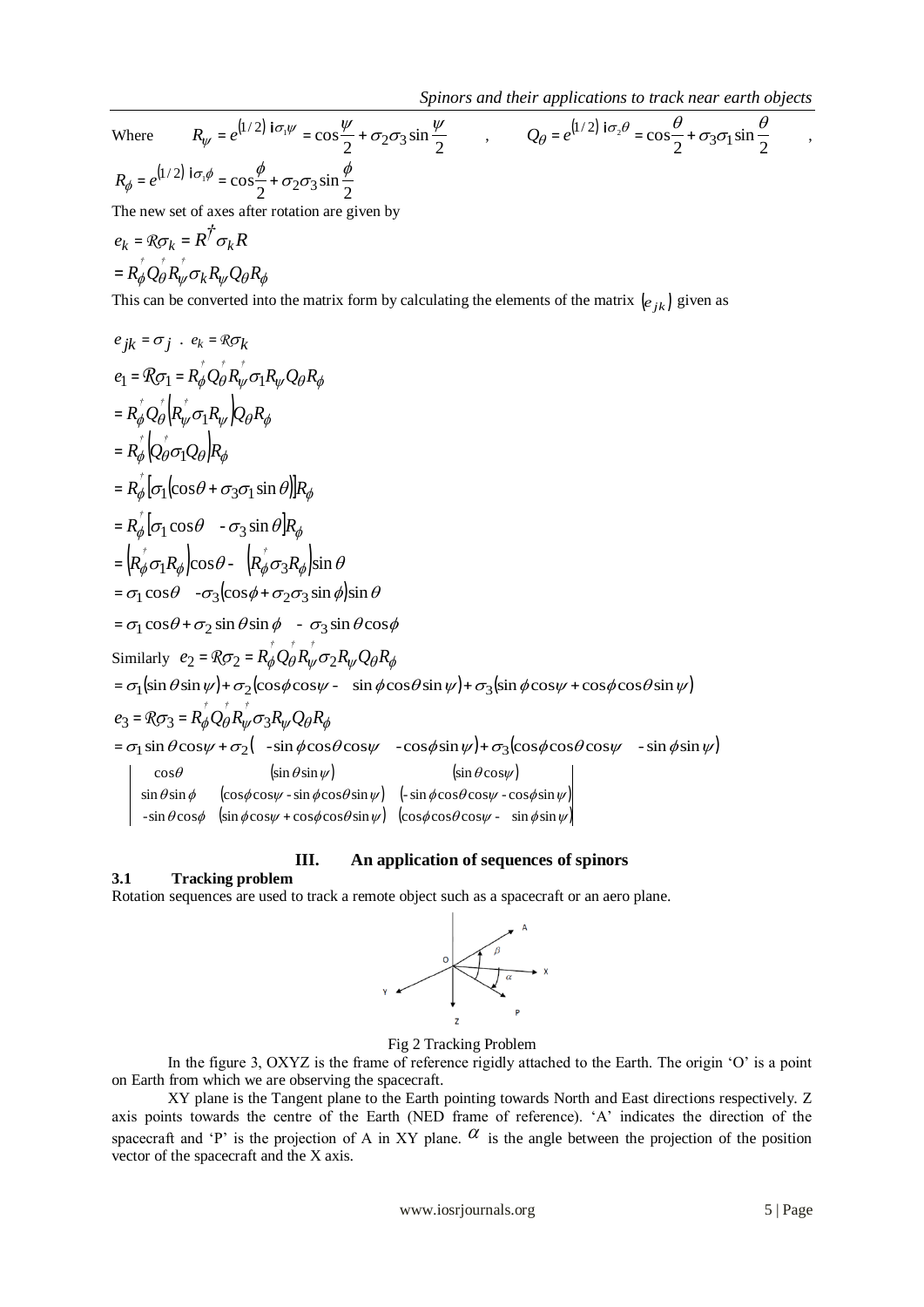$\beta$  is the angle between the projection of the position vector of the spacecraft and the position vector of the spacecraft.  $\alpha$ 'Heading angle' and  $\beta$  is called the 'Elevation angle'

B is using to be very large that the points of the points are control of the speaker in the transition and the points of the transition and the points of the control of the speaker of the speaker of the speaker of the spe To locate the spacecraft we use  $\mathcal{R}_{\beta} \mathcal{R}_{\alpha}$  sequence of coordinate frame transformations where  $\mathcal{R}_{\alpha}$ rotates the XY plane through an angle  $\alpha$  about Z axis in such a way that the X axis coincides with the projection vector OP, and  $\mathcal{R}_{\beta}$  rotates the XZ plane through an angle  $\beta$  about new y axis in such a way that the newest 'x' axis coincides with the direction vector OA. The final direction of the X axis represents the direction of the spacecraft.

$$
\mathcal{R} = \mathcal{R}_{\beta} \mathcal{R}_{\alpha}
$$

# **3.2 Spinor Matrix form of the Tracking Transformation**

*† †*

The new set of axes after rotation are given by

$$
e_k = \mathcal{R}\sigma_k = \mathcal{R}_{\beta}\mathcal{R}_{\alpha}\sigma_k = R_{\beta}R_{\alpha}\sigma_k R_{\alpha}R_{\beta}
$$
  
Where  $R_{\alpha} = e^{(1/2)}\mathbf{i}\sigma_3\alpha = \cos\frac{\alpha}{2} + \sigma_1\sigma_2\sin\frac{\alpha}{2}$ ,  $R_{\beta} = e^{(1/2)}\mathbf{i}\sigma_2\beta = \cos\frac{\beta}{2} + \sigma_3\sigma_1\sin\frac{\beta}{2}$ 

This can be converted into the matrix form by calculating the elements of the matrix  $\begin{bmatrix} e_{jk} \end{bmatrix}$  given as

$$
e_{jk} = \sigma_j
$$
.  $e_k = \Re \sigma_k$   
Let the final set of coordinate axes be  $\{e_k, k = 1, 2, 3\}$ .

$$
e_1 = \Re \sigma_1 = \Re \beta \Re \alpha \sigma_1
$$
  
=  $\Re \beta \sigma_1 (\cos \alpha + \sigma_1 \sigma_2 \sin \alpha)$   
=  $\Re \beta (\sigma_1 \cos \alpha + \sigma_2 \sin \alpha)$   
=  $\sigma_2 \cos \alpha - \sigma_1 (\cos \beta + \sigma_3 \sigma_1 \sin \beta) \sin \alpha$   
=  $\sigma_1 (\cos \beta + \sigma_3 \sigma_1 \sin \beta) \cos \alpha + \sigma_2 \sin \alpha$   
=  $\sigma_1 \cos \alpha \cos \beta + \sigma_2 \sin \alpha - \sigma_3 \cos \alpha \sin \beta$   
Similarly  
 $e_2 = \Re \sigma_2 = \Re \beta \Re \alpha \sigma_2$ 

$$
= -\sigma_1 \sin \alpha \cos \beta + \sigma_2 \cos \alpha + \sigma_3 \sin \beta \sin \alpha
$$

$$
e_3 = \mathcal{R}\sigma_3 = \mathcal{R}_{\beta}\mathcal{R}_{\alpha}\sigma_3
$$

 $= \sigma_3 \cos \beta + \sigma_1 \sin \beta$ 

Hence the corresponding matrix for the tracking transformation is

 $-\cos\alpha\sin\beta$   $\sin\alpha\sin\beta$   $\cos\beta$  $cos \alpha$  $\cos \alpha \cos \beta$  - $\sin \alpha \cos \beta$   $\sin \beta$  $\sin \alpha$ *o*

### **3.3 Euler angles**

Rotations transform one coordinate frame XYZ into another coordinate frame *xyz* preserving the angle between them. Hence it preserves the orthogonality property of the basis vectors. There is another widely used system to represent rotations is the system of Euler angles. Euler stated that every rotation can be expressed as a product of two or three rotations about fixed axes of a standard basis in such a way that no two successive rotations have the same axis of rotation. This theorem is known as 'Euler's theorem'. Thus every rotation can be divided further into two or three rotations about the fixed axes of the standard basis.

*3.4 Theorem* Every rotation can be expressed as a sequence of Euler angles.

Proof: We shall prove this by establishing the relation between spinor sequence of Euler angles and the angles of any arbitrary spinor sequence that represent the same rotation. As an example for an arbitrary rotation, let us choose the symmetric 1-2-1 sequence of Euler angles obtained above. Equating the matrix representations of both we get the Euler angles in terms of  $\alpha$  and  $\beta$ .

$$
R_{\beta}R_{\alpha} = R_{\phi}Q_{\theta}R_{\psi}
$$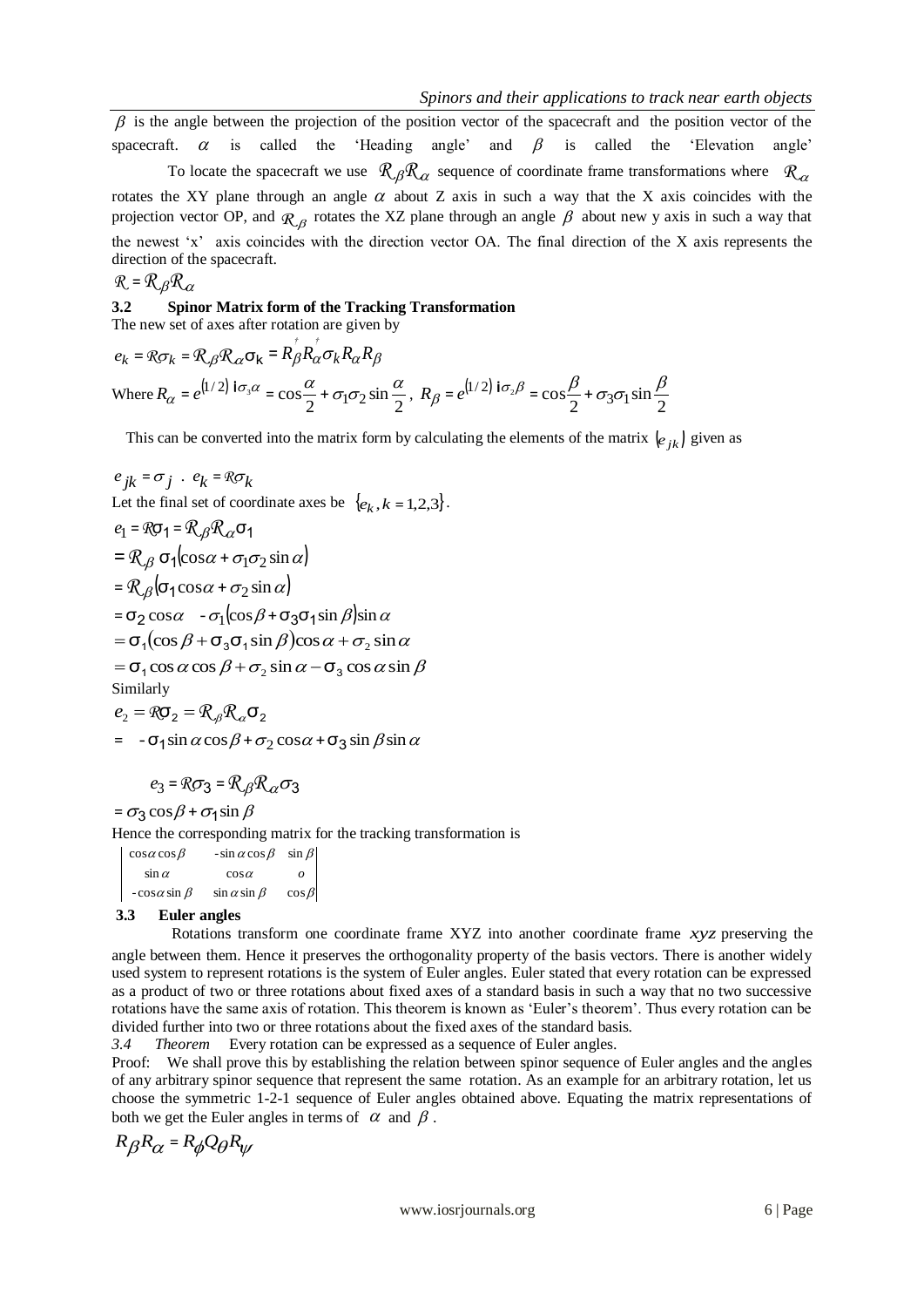*Spinors and their applications to track near earth objects*

| $\cos\theta$                                                   | $\left(\sin \theta \sin \psi\right)$ |                  | $\sin \theta \cos \psi$                                                                                                                                            |  |  |
|----------------------------------------------------------------|--------------------------------------|------------------|--------------------------------------------------------------------------------------------------------------------------------------------------------------------|--|--|
|                                                                |                                      |                  | $\sin \theta \sin \phi$ $\left(\cos \phi \cos \psi - \sin \phi \cos \theta \sin \psi\right)$ $\left(-\sin \phi \cos \theta \cos \psi - \cos \phi \sin \psi\right)$ |  |  |
|                                                                |                                      |                  | $-\sin\theta\cos\phi$ $\left(\sin\phi\cos\psi + \cos\phi\cos\theta\sin\psi\right)$ $\left(\cos\phi\cos\theta\cos\psi - \sin\phi\sin\psi\right)$                    |  |  |
| $\cos\alpha \cos\beta$ -sin $\alpha \cos\beta$ sin $\beta$     |                                      |                  |                                                                                                                                                                    |  |  |
| $\sin \alpha$                                                  | $\cos \alpha$                        | $\boldsymbol{o}$ |                                                                                                                                                                    |  |  |
| $-cos \alpha \sin \beta$ $\sin \alpha \sin \beta$ $\cos \beta$ |                                      |                  |                                                                                                                                                                    |  |  |
| $\cos\theta = \cos\alpha \cos\beta$                            |                                      |                  |                                                                                                                                                                    |  |  |
| $tan\alpha$<br>$tan \phi =$<br>$\sin \beta$                    |                                      |                  |                                                                                                                                                                    |  |  |
| sin $\alpha$<br>$tan \psi =$<br>$\tan \beta$                   |                                      |                  |                                                                                                                                                                    |  |  |

These relations establish the existence of Euler angles and these relations can also be obtained using other methods also. We shall prove this by using Spinor half angle method.

$$
\begin{vmatrix}\n\cos\theta & \sin\theta\sin\phi & \sin\theta\cos\phi\cos\phi\sin\phi \\
\sin\theta\sin\phi & \cos\phi\cos\phi\sin\phi & \cos\phi\cos\phi\cos\phi\sin\phi \\
\sin\phi\cos\phi & \sin\phi\cos\phi & \sin\phi\cos\phi\sin\phi \\
\cos\phi & \sin\phi\cos\phi & \sin\phi\cos\phi \\
\cos\phi & \sin\phi\cos\phi & \sin\phi\cos\phi\n\end{vmatrix}
$$
\n
$$
\begin{vmatrix}\n\cos\phi\cos\phi & \sin\phi\sin\phi & \cos\phi\sin\phi \\
\cos\phi\sin\phi & \cos\phi & \cos\phi\n\end{vmatrix}
$$
\n
$$
\begin{vmatrix}\n\cos\phi\cos\phi & \sin\phi\sin\phi & \cos\phi \\
\cos\phi\sin\phi & \sin\phi\sin\phi & \cos\phi\n\end{vmatrix}
$$
\n
$$
\begin{vmatrix}\n\cos\phi\cos\phi & \sin\phi\sin\phi & \cos\phi \\
\cos\phi\cos\phi & \sin\phi\sin\phi & \cos\phi\n\end{vmatrix}
$$
\n
$$
\begin{vmatrix}\n\cos\phi & \cos\phi & \sin\phi \\
\cos\phi & \cos\phi & \cos\phi\n\end{vmatrix}
$$
\n
$$
\begin{vmatrix}\n\cos\phi & \cos\phi & \cos\phi \\
\cos\phi & \cos\phi & \cos\phi\n\end{vmatrix} = \begin{vmatrix}\n\cos\phi & \cos\phi & \cos\phi \\
\cos\phi & \cos\phi & \cos\phi\n\end{vmatrix}
$$
\n
$$
\begin{vmatrix}\n\cos\phi & \cos\phi & \cos\phi \\
\cos\phi & \cos\phi & \cos\phi & \cos\phi\n\end{vmatrix} = \begin{vmatrix}\n\cos\phi & \cos\phi & \cos\phi \\
\cos\phi & \cos\phi & \cos\phi & \cos\phi \\
\cos\phi & \cos\phi & \cos\phi & \cos\phi\n\end{vmatrix} = \begin{vmatrix}\n\cos\phi & \cos\phi & \cos\phi \\
\cos\phi & \cos\phi & \cos\phi & \cos\phi \\
\cos\phi & \cos\phi & \cos\phi & \cos\phi\n\end{vmatrix}
$$
\n
$$
= (\cos\phi + \phi_2\phi_2\sin\phi)\cos\phi & \cos\phi & \cos\phi & \cos\phi & \cos\phi & \cos\phi & \cos
$$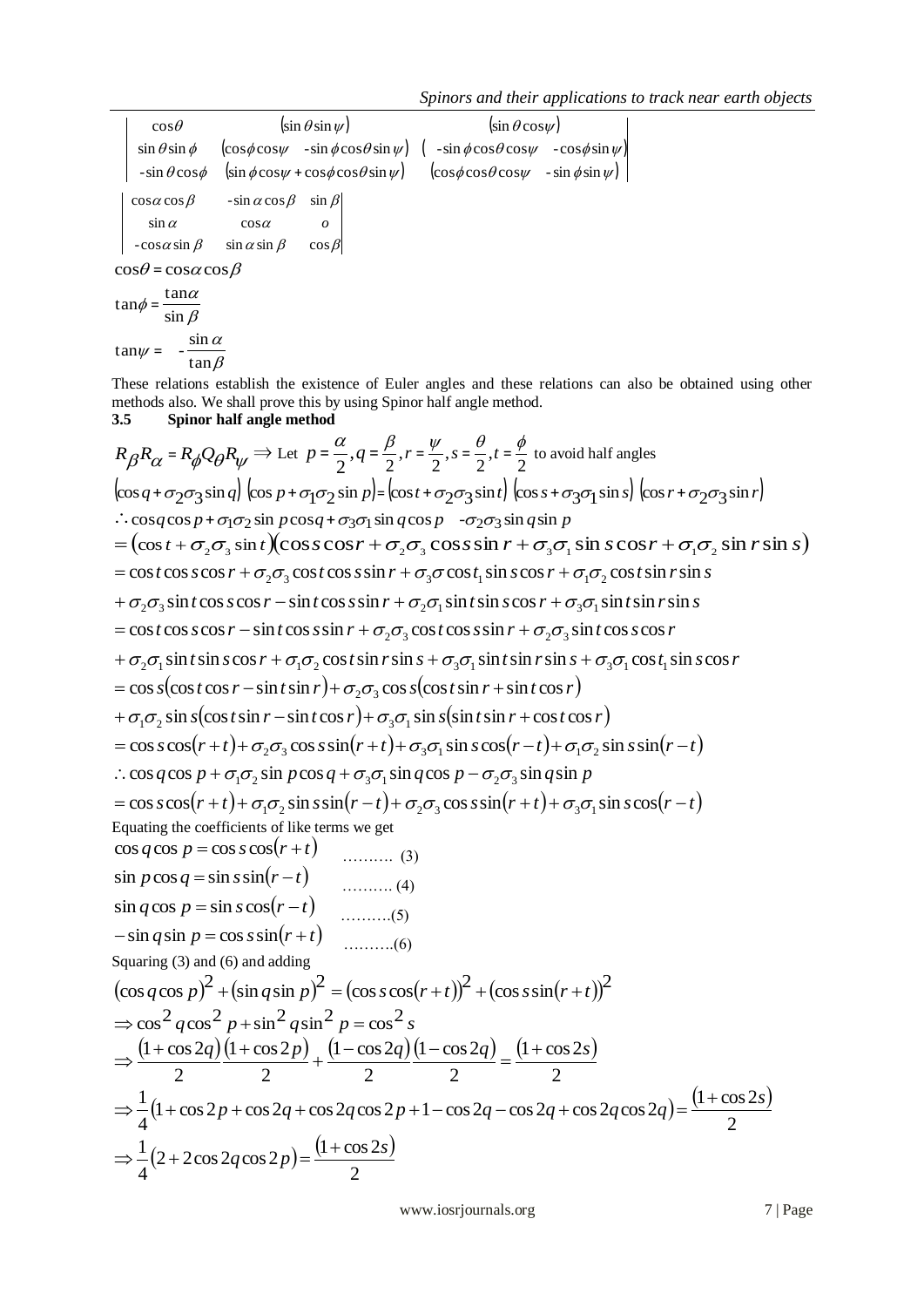$$
\Rightarrow 1 + \cos 2q \cos 2p = 1 + \cos 2s
$$
  
\n
$$
\Rightarrow \cos 2q \cos 2p = \cos 2s
$$
  
\n
$$
\Rightarrow \cos \theta = \cos \alpha \cos \beta
$$
  
\nLet  $r + t = a$  and  $r - t = b$   
\n
$$
\Rightarrow a + b = 2r = \psi
$$
 and  $a - b = 2t = \phi$   
\nDividing (6) by (3) we get  $\tan p \tan q = -\tan(r + t) = -\tan a$   
\nDividing (4) by (5)  $\frac{\tan p}{\tan q} = \tan(r - t) = \tan b$   
\n $\tan \psi = \tan(a + b) = \frac{\tan a + \tan b}{1 - \tan a \tan b}$   
\n $\qquad - \tan p \tan q + \frac{\tan p}{\tan q}$   
\n $\qquad = \frac{-\tan p \tan^2 q + \tan p}{1 - (-\tan p \tan q) \tan q}$   
\n $\qquad = \frac{\tan p(1 - \tan^2 q)}{(1 + \tan^2 p) \tan q}$   
\n $\qquad = \frac{\sin 2p}{\tan 2q} = \frac{\sin \alpha}{\tan \beta}$   
\n $\therefore \tan \psi = \frac{\sin \alpha}{\tan \beta}$   
\n $\tan \phi = \tan(p - q) = \frac{\tan p - \tan q}{1 + \tan p \tan q}$   
\n $\qquad - \tan p \tan q - \frac{\tan p}{\tan q}$   
\n $\qquad = -\frac{\tan p \tan^2 q + \tan p}{1 + (-\tan p \tan q) \left(\frac{\tan p}{\tan q}\right)}$   
\n $\qquad = -\frac{\tan p(1 + \tan^2 q)}{(1 - \tan^2 p) \tan q}$   
\n $\qquad = -\frac{\tan p(1 + \tan^2 q)}{(\ln \tan^2 p) \tan q}$   
\n $\qquad = -\frac{\tan 2p}{\sin 2q} = -\frac{\tan \alpha}{\sin \beta}$   
\n $\therefore \tan \phi = -\frac{\tan \alpha}{\sin \beta}$ 

### **IV. Discussion**

There is a difference in sign of the 'sine' function in the conventional matrix method and the one used by us that is the Spinor method due to the difference in the handedness of the basis. Quaternions form a left handed coordinate system where as Spinors form a right handed coordinate system.

And also the matrix obtained for a frame rotation is different to that of vector rotation. For example  $\begin{vmatrix}\n\cos \theta & -\sin \theta & 0 \\
\sin \theta & \cos \theta & 0 \\
0 & 0 & 1\n\end{vmatrix}$  $\sin \theta$   $\cos \theta$  0  $\cos \theta$  -sin  $\theta$  0 is the matrix used to rotate a vector about  $\sigma_3$  through an angle  $\theta$  where as  $0 \qquad 0 \qquad 1$  $-\sin \theta \cos \theta$  0  $\cos \theta$   $\sin \theta$  0

is the matrix used to rotate the coordinate frame about  $\sigma_3$  through an angle  $\theta$ .